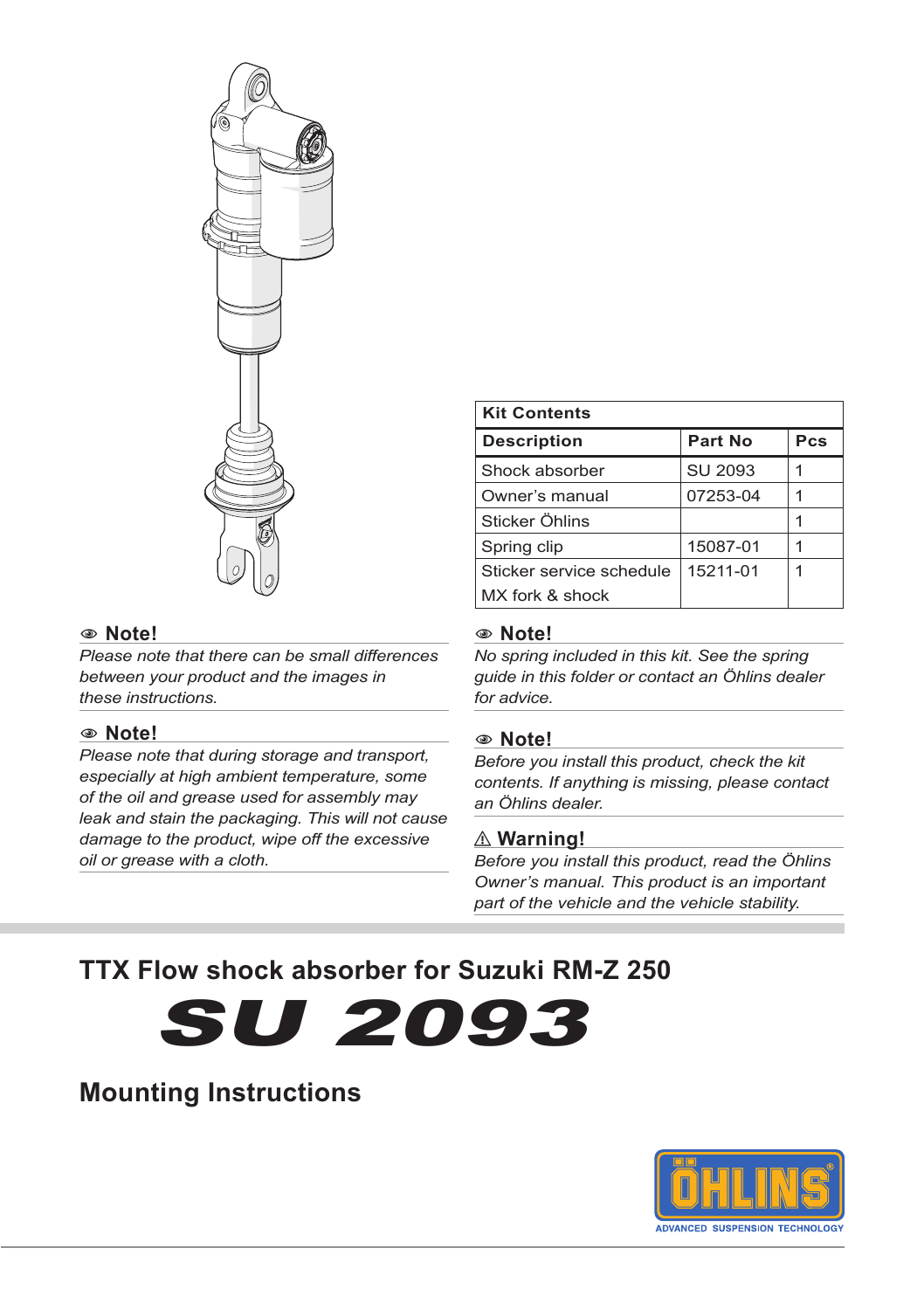# **MOUNTING INSTRUCTIONS**

## **Install the Shock Absorber**

## ⚠ **Warning!**

*We strongly recommend to let an Öhlins dealer install this product.*

### ⚠ **Warning!**

*If you work with a lifted vehicle, make sure that it is safely supported to prevent it from tipping over.*

### 1 **Note!**

*When you work with this product, see the vehicle service manual for vehicle specific procedures and important data.*

### 1 **Note!**

*Before you install this product clean the vehicle.*

### **1**

Put the motorcycle on a work stand so that the rear wheel barely touches the ground.

#### **2**

Refer to the vehicle manual to install the Öhlins shock absorber.

#### 1 **Note!**

*Lower the vehicle so that the suspension is slightly compressed before you tighten the screws.*

## ✋**✋ Caution!**

*Make sure that you tighten all screws to the correct torque and that nothing fouls or restricts movement of the shock absorber/front fork/ steering damper when the suspension is fully compressed or extended.*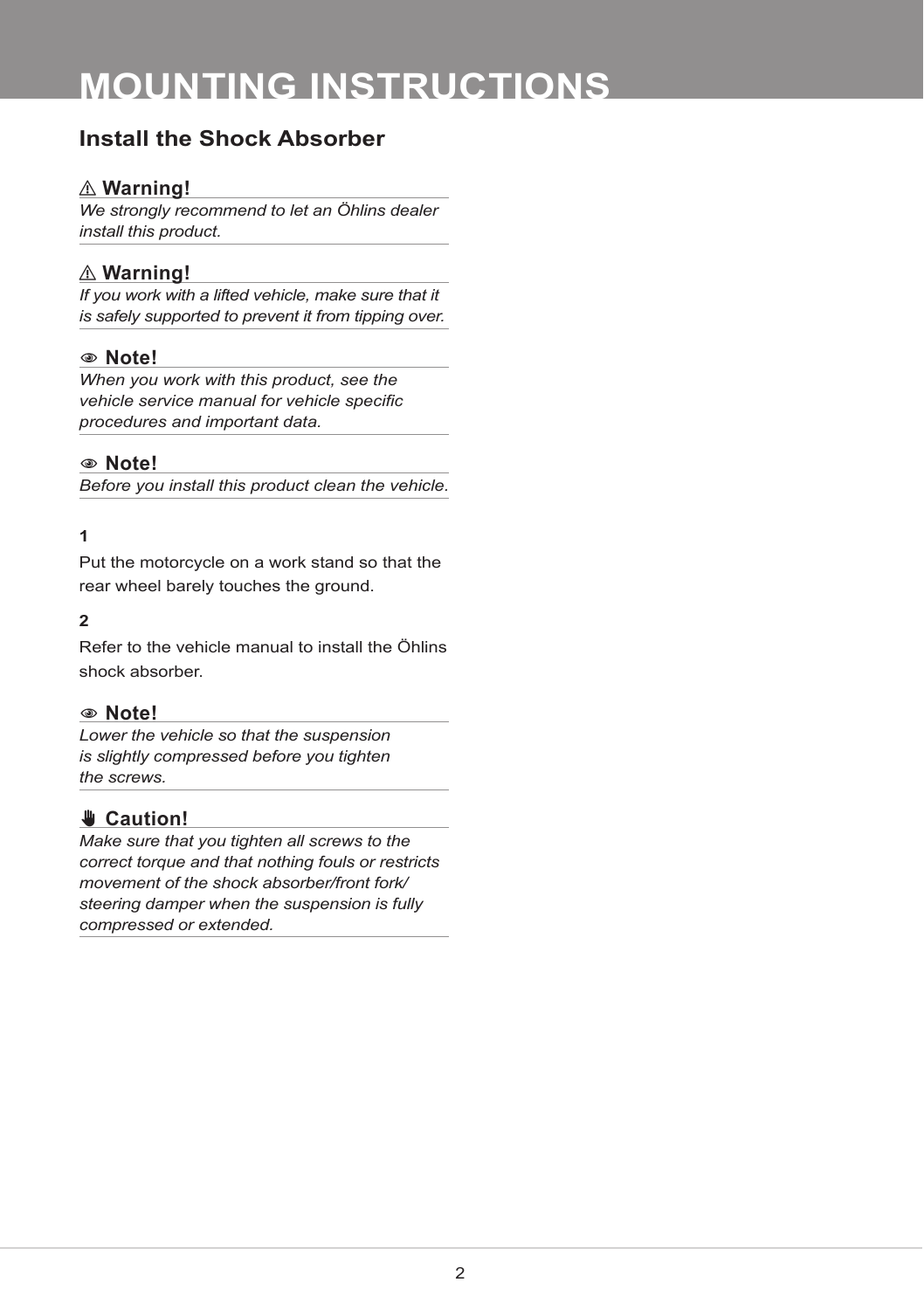# **MOUNTING INSTRUCTIONS**

# **SETUP DATA**

| Length                 | 480   | mm         |
|------------------------|-------|------------|
| Stroke                 | 142   | mm         |
|                        |       |            |
| Spring preload approx. | 10(5) | mm (turns) |
| Compr. low speed       | 6     | clicks     |
| Rebound                | 9     | clicks     |

| <b>Free Sag and Ride Height</b> |           |                        |  |  |
|---------------------------------|-----------|------------------------|--|--|
| $R1-R2$                         | 35±5      | mm                     |  |  |
| $R1-R3$                         | $105\pm5$ | $\mathsf{m}\mathsf{m}$ |  |  |

# **SPRING GUIDE**

| Suzuki RM-Z 250 |          |             |  |  |
|-----------------|----------|-------------|--|--|
| Rider's weight* | Spring   | Spring rate |  |  |
| kg/pounds       | part no  | N/mm        |  |  |
| 60/132          | 06310-08 | 48          |  |  |
| 65/143          | 06310-09 | 50          |  |  |
| 70/154          | 06310-09 | 50          |  |  |
| 75/165          | 06310-10 | 52          |  |  |
| 80/176          | 06310-10 | 52          |  |  |
| 85/187          | 06310-11 | 54          |  |  |
| 90/198          | 06310-11 | 54          |  |  |
| 95/209          | 06310-12 | 56          |  |  |
| 100/220         | 06310-12 | 56          |  |  |
| 105/231         | 06451-13 | 58          |  |  |
| 110/242         | 06451-14 | 60          |  |  |
| 115/253         | 06451-15 | 62          |  |  |

*\*Rider's weight: Rider wearing proper riding gear. Make sure you know your total weight with riding gear. Riding gear weighs between 5 and 15 kg.*